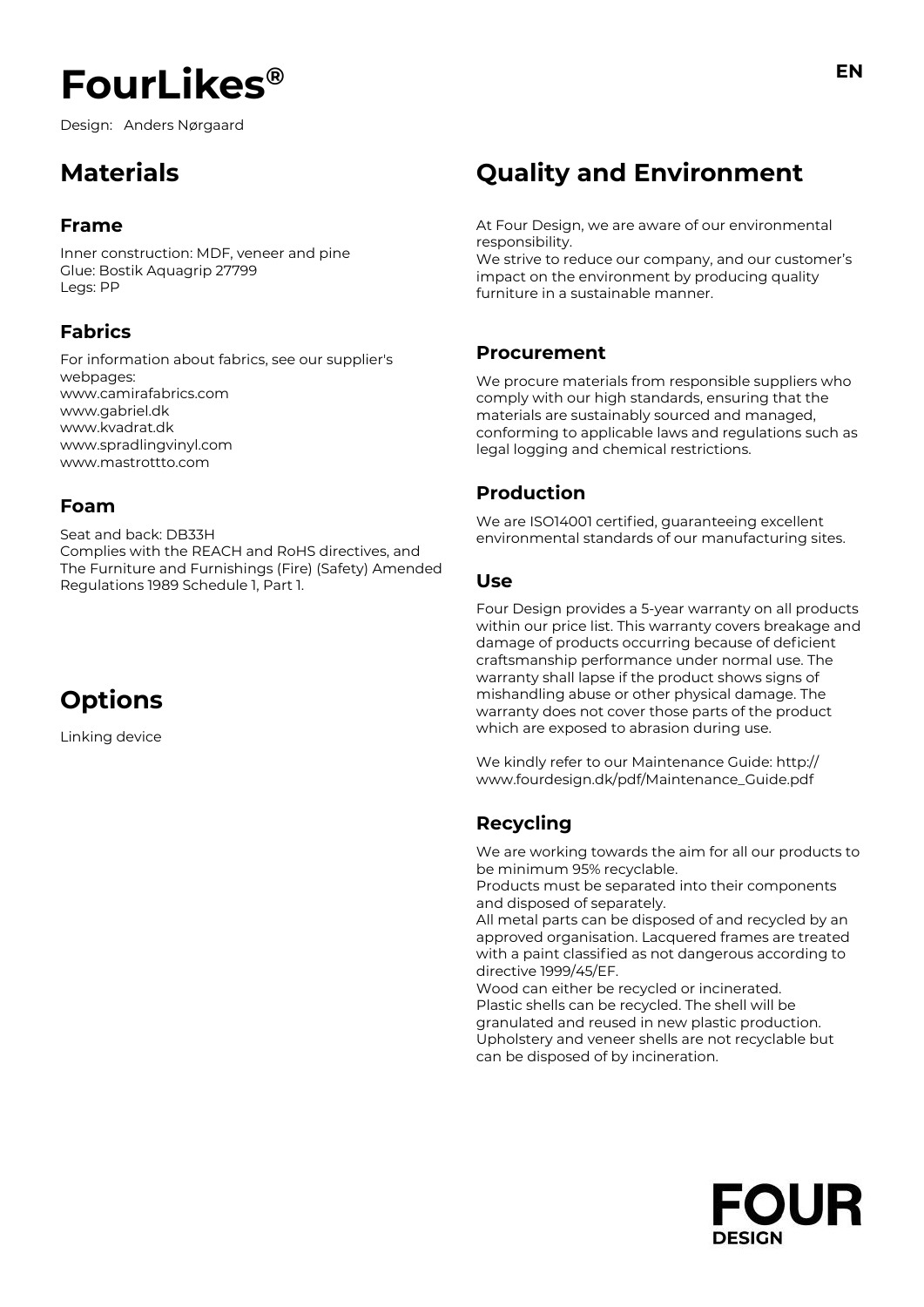Design: Anders Nørgaard

## **FourLikes Back 1400x1100 FourLikes Back 1400x850**



## **FourLikes Back 2100x1100 FourLikes Back 2100x850**





## **FourLikes Back 700x1100 FourLikes Back 700x850**









œ





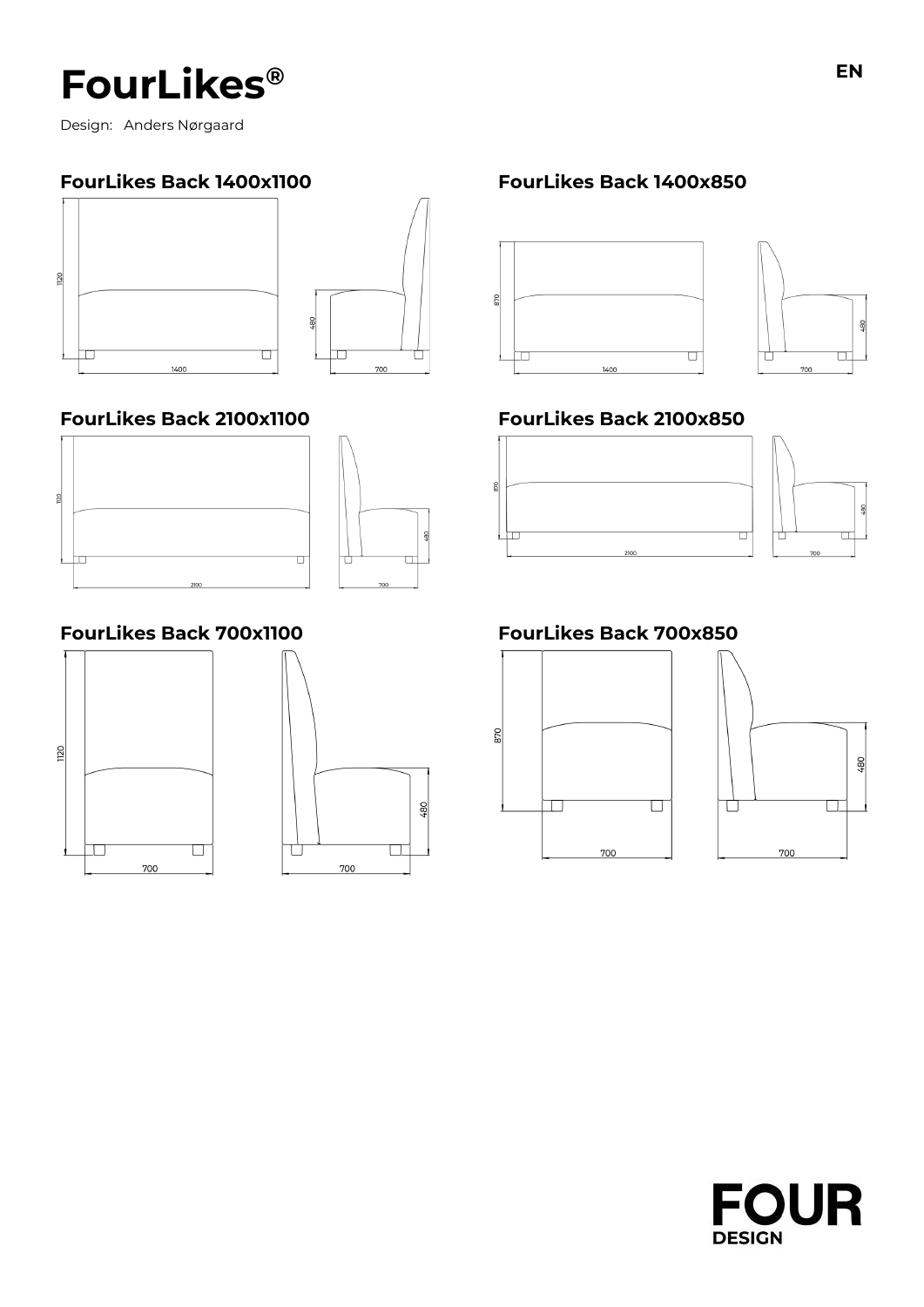Design: Anders Nørgaard







## **FourLikes Corner High Right FourLikes Corner Low 700**





## **FourLikes Corner High 700 FourLikes Corner High Left 2100**



## **FourLikes Corner High Left FourLikes Corner High Right 2100**





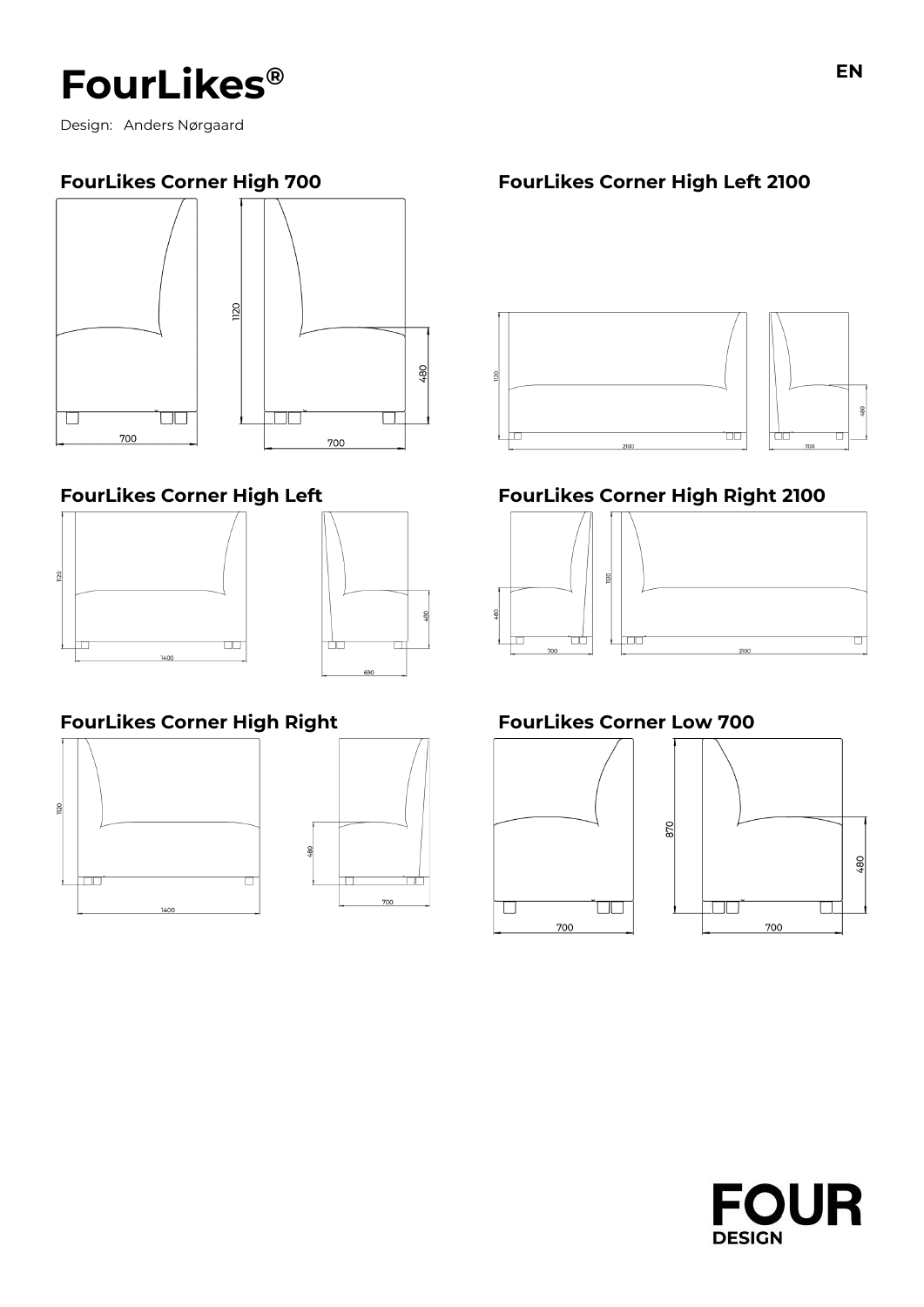Design: Anders Nørgaard



## **FourLikes Corner Low Right 1400 FourLikes Corner Low Right 2100**





 $\frac{80}{2}$ 

884

## **FourLikes Meet Single Box FourLikes Meet**



## **FourLikes Corner Low Left 1400 FourLikes Corner Low Left 2100**









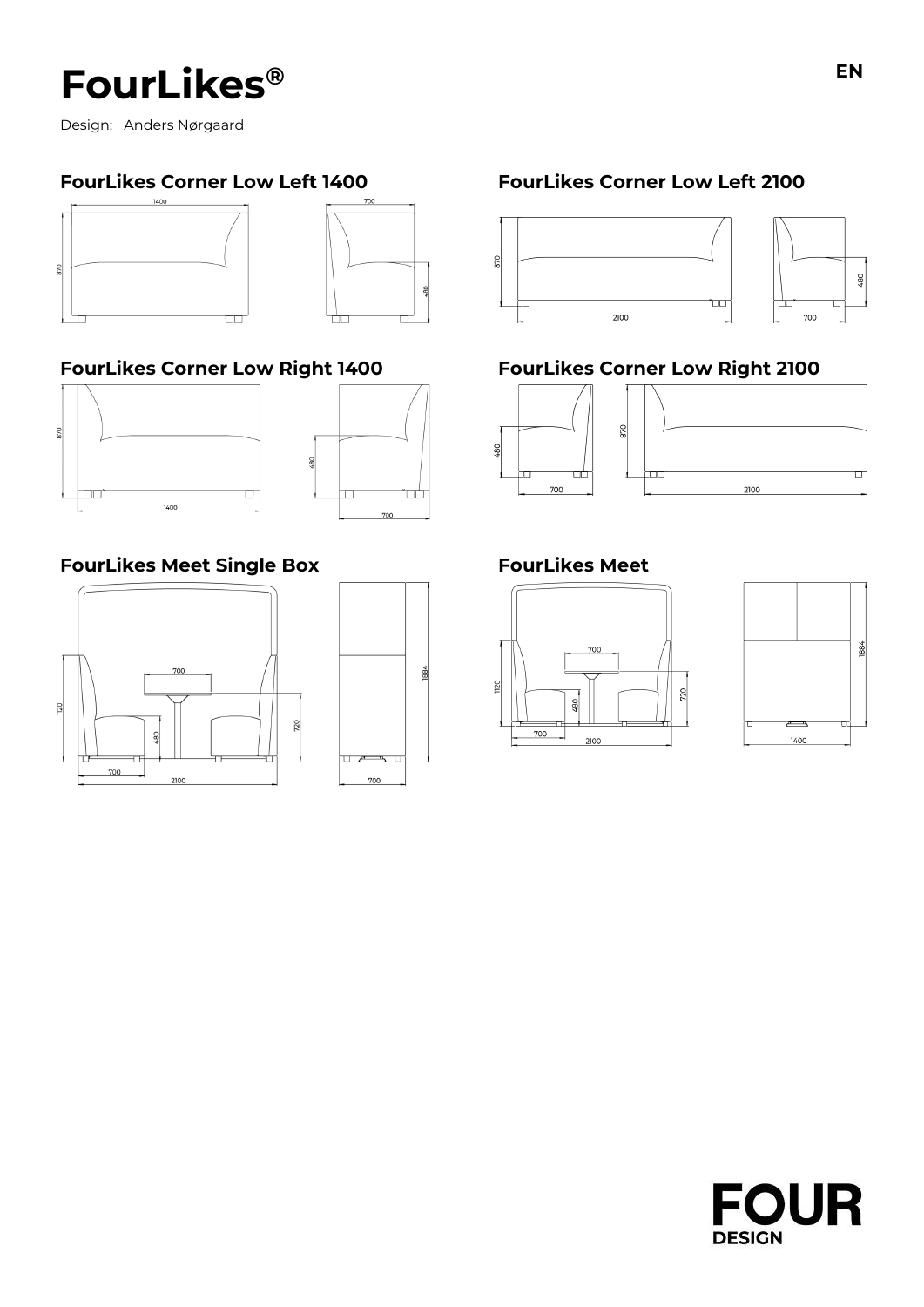

Design: Anders Nørgaard

### **FourLikes Open End Left High Back Right FourLikes Open End Left Low Back Right**



### **FourLikes Open End Right High Back Left FourLikes Open End Right Low Back Left**









GB

 $\frac{8}{9}$ 



## **FourLikes Scooter 45 degree FourLikes Scooter 90 degree**







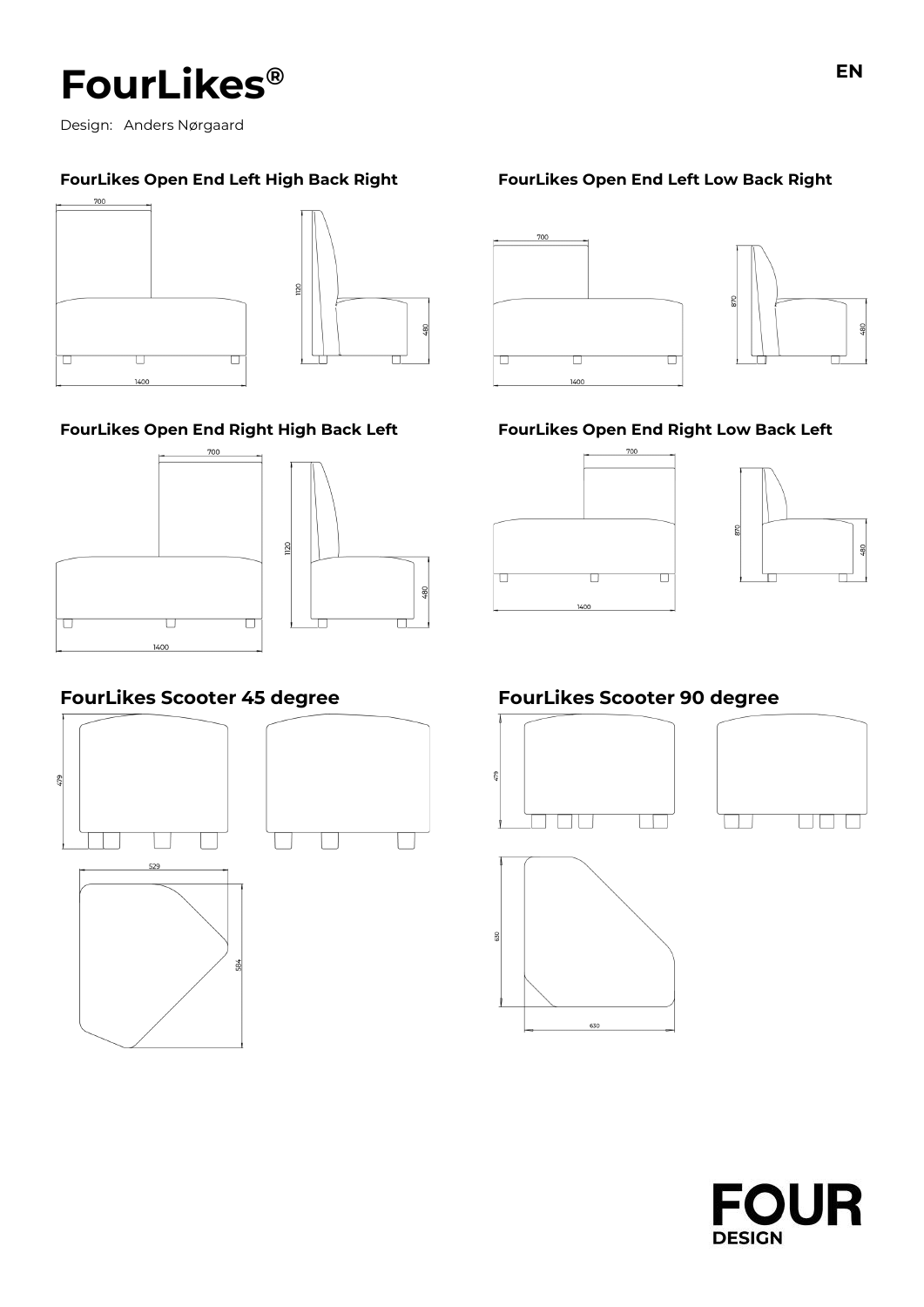Design: Anders Nørgaard

## **FourLikes Slope High Back Left FourLikes Slope High Back Right**



## **FourLikes Wall mounted Bench 1400 Scooter bench box 1400x520**



## **Scooter bench box 2100x520 Scooter Double back\_loose**













 $\frac{8}{2}$